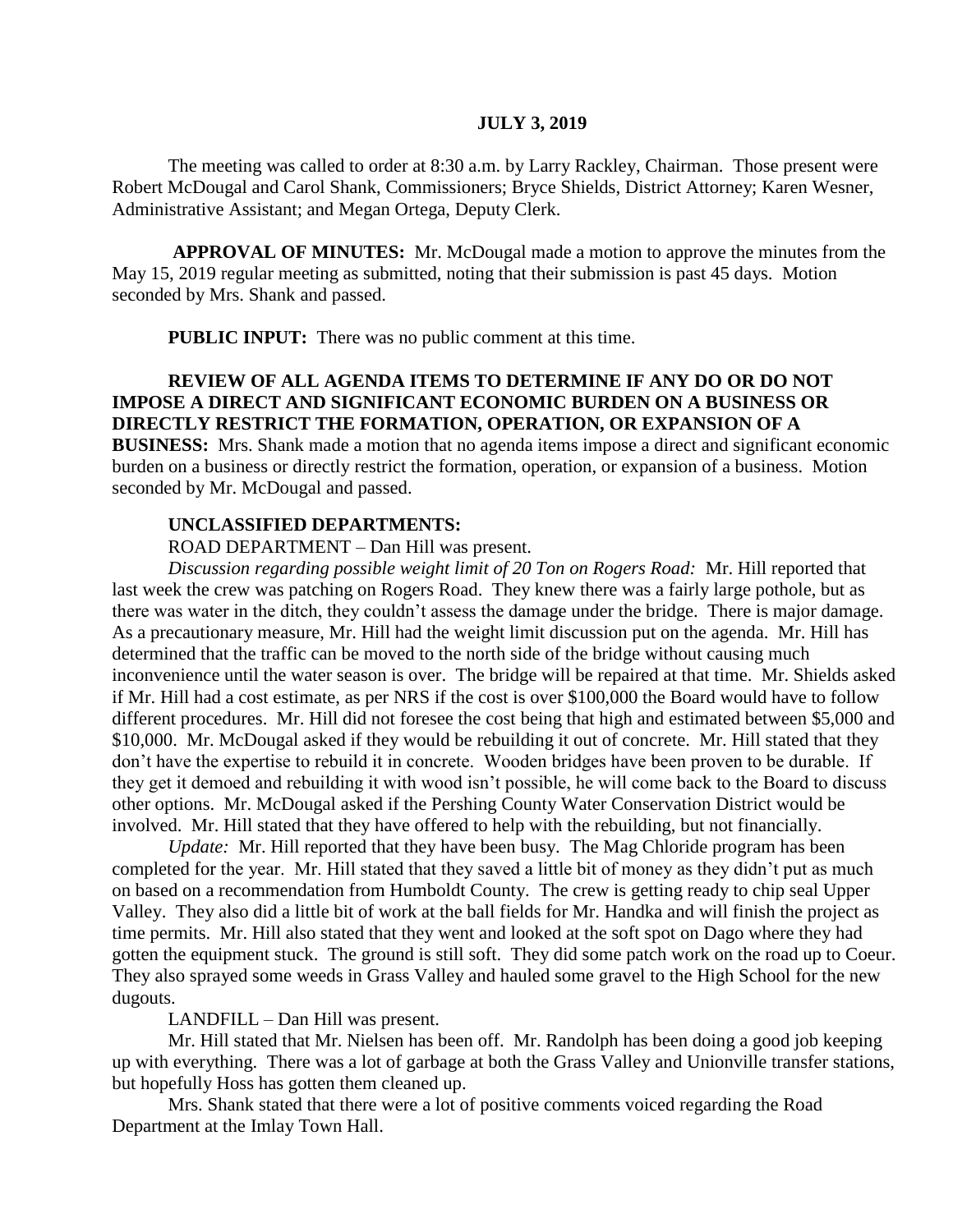BUILDINGS AND GROUNDS – John Handka was present.

Mr. Handka reported that the crew has been busy with yard maintenance and weed spraying. NDF (Nevada Division of Forestry) will be here today to work on weeds at the cemeteries. Mr. Handka will be going to Imlay today to look at the County's rental house. He will be looking at the pipes to get an idea of the cost to switch from galvanized to PEX. He is also trying to get a window company to come give us a quote to replace all the windows as well. Mr. Handka also reported that he had some funding left over after the installation of the new windows in the Administrative Building so he will be ordering new window coverings for all the offices.

COMMUNITY CENTER – Dixie McKay present.

Mrs. McKay reported that the Community Center received \$2,820 in rental fees for the month. The net revenue for the Center was \$880.00. Approximately 600 people passed through the building with 67 meetings and events held.

Hi Tech Commercial Service came and looked at the stove in the kitchen. A fork and a plastic lid were found under the grill. The lid could have been what was burning underneath the grill. It was suggested that nothing be put on the shelf above the stove and grill. The grill was cleaned by the technician and relit. The hood cleaning service was out the same day and they cleaned the hood and filters.

Mrs. McKay also reported that she received a letter from the Pershing County High School Alumni Association. The letter was discussed at the PCEDA (Pershing County Economic Development Authority) meeting Monday. Since it is a courtesy to allow individuals to come into the Center the day before their event, after 3:00 p.m. without a fee, to set up they will only refund the deposit and not the rental fees. An explanation regarding the Board's decision will be sent to the organizer. Mr. McDougal commented on the letter stating that they are doing the best they can to keep the rent low.

Mrs. McKay stated that they are also having a problem with someone coming in and taking all their ice. She has posted a sign asking individuals to notify the Community Center Director before taking ice. Mr. McDougal stated that the Center does have cameras and people can be charged for taking the ice without permission if it comes to that. Mrs. McKay also mentioned that they are still having problems with the speakers cutting out.

ECONOMIC DEVELOPMENT – Heidi Lusby-Angvick was present.

Mrs. Lusby-Angvick spoke about the Brownfield Grant and what happens next. A contract will be signed with the EPA (Environmental Protection Agency) and an RFP (Request for Proposals) will be sent out to obtain a consultant. They will also have to develop a work plan. Mrs. Lusby-Angvick stated that the first phase is an Assessment Phase that will last three years. As soon as we expend 70%, we can reapply for funds for the next phase.

Mr. McDougal commented about the new manufactured housing that is going in in Meadow Estates. There are also some residential lots for sale at the end of  $6<sup>th</sup>$  Street.

Mrs. Lusby-Angvick stated that the Highway 95 grant request was approved in the amount of \$220,000. A new director for Highway 95 will have to be hired. Mrs. Lusby-Angvick stated the grant funds will no longer be coming to Pershing County for projects. It will be used for the new director, travel, marketing, etc. Fallon has offered in-kind donations of office space, etc. Mrs. Lusby-Angvick stated that the Pershing County Commissioners need to have a loud voice when it comes to their wants and needs moving forward. It was noted that Mineral County has left Highway 95 and will be participating with Northern Nevada Development District.

### **BID AWARD, PERSHING COUNTY CHIP SEAL OIL BID:** Dan Hill was present.

One bid was received from Idaho Asphalt Supply in the amount of \$316,650.00. The bid was opened on July 2nd at 9:05 a.m.

Mr. Hill stated that the bid is 37% more than we paid last year. Mr. Hill is recommending that the Commission reject the bid and he will go back to the drawing board.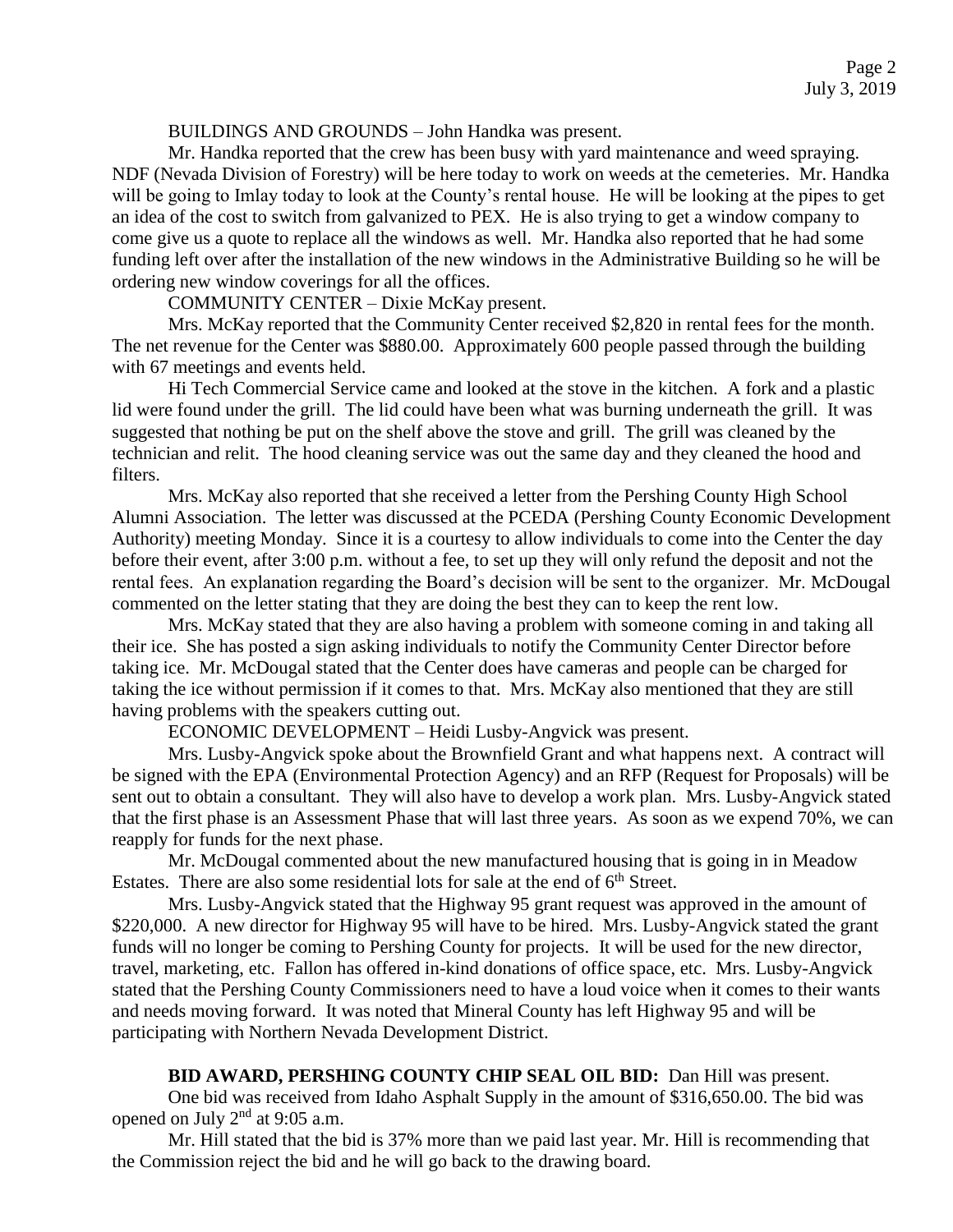Mrs. Shank made a motion to reject the bid from Idaho Asphalt Supply as it is significantly over budget. Motion seconded by Mr. McDougal and passed.

The meeting recessed at 9:21 a.m. to meet in a closed labor session pursuant to NRS 288.220 to meet with the County's labor representative regarding labor negotiations. The meeting reconvened at 9:32 a.m.

**APPROVAL OF THE 2019-2022 TENTATIVE AGREEMENT WITH THE PERSHING COUNTY LAW ENFORCEMENT ASSOCIATION:** Mrs. Shank made a motion to approve the 2019-2022 Tentative Agreement between Pershing County and the Pershing County Law Enforcement Association as presented. Motion seconded by Mr. McDougal and passed unanimously.

#### **UNCLASSIFIED DEPARTMENTS, CONT.D:**

PERSHING COUNTY FIRE/AMBULANCE –

*LOVELOCK FIRE/AMBULANCE DEPARTMENTS:* Chief Rodney Wilcox was present. Chief Wilcox reported that they have been very busy. They have been having training to stay up on their CEUs (Continuing Education Unit). They are bringing in certified instructors from out of town for those classes. Chief Wilcox stated that some first aide items were requested at the ball fields and Mrs. Nolan took care of it. Chief Wilcox suggest putting an AED (automated external defibrillator) out there. Mr. McDougal was concerned that it would get stolen. If it's locked in the concession stand, it may not be assessible. Chief Wilcox stated that he believes Mrs. Nolan came up with an acceptable solution. Mr. McDougal asked that Mrs. Nolan relay the information to Terri Wilcox, Rec Board Secretary, so that she can inform the board.

Chief Wilcox also reported that there was a Chiefs meeting in Grass Valley that seemed to go well. Chief Wilcox also attended an Emergency Preparedness Summit in Fallon that was very informative. Several firefighters attended the NSFA (Nevada State Firefighters Association) Conference in Laughlin. They did defend their group championship in games and drills! The Fourth of July Fireworks will be done tomorrow night. They have the necessary licensing and certifications.

Chief Wilcox also informed the Board that since January  $1<sup>st</sup>$  they have had 40 fire calls. They responded to a brush fire near Unionville recently. Membership is down to 20. They do have 1 new application and another that just finished an EMT class. Chief Wilcox will be on vacation July 7-23, so he will be turning his command vehicle over to Richie Wagner.

COOPERATIVE EXTENSION – Steve Foster and Joshua McKinney were present.

Mr. McKinney reported that 4-H Camp is coming up. Pershing County is sending two chaperones and 12 campers. Mr. McKinney also reported that they received a SNAP-Ed grant, so in October they will be implementing two programs concentrating on physical fitness and nutrition. Mr. McKinney stated that they would be creating a committee to look at the School District's wellness policy as well. Mr. McKinney also stated that he put together a committee to oversee the preparations for the Frontier Days 4-H Barbeque.

Mr. Foster reported that he was in Guam in May, followed by Range Camp in June. He is still working on writing the exam for the 4R Nutrient Management Specialist position. Mr. Foster stated that with the award of the SNAP grant, Mr. McKinney would be working full-time. Mr. Foster also stated that he is a co-investigator on a grant application for alfalfa variety test plots and nutrient amendments.

IT DEPARTMENT – Justin Abbot was present.

Mr. Abbott reported that for the month of June he had 24 new issues opened and 28 resolved. He finished the PCI Compliance Assessment for Judge Stephens. He was also involved in the replacement of the recording system in the courtroom upstairs. There was an email outage on the provider side yesterday. Mr. Abbott informed the Board that he received a phone call from AT&T. They are going to have representation at the NACO (National Association of County Officials)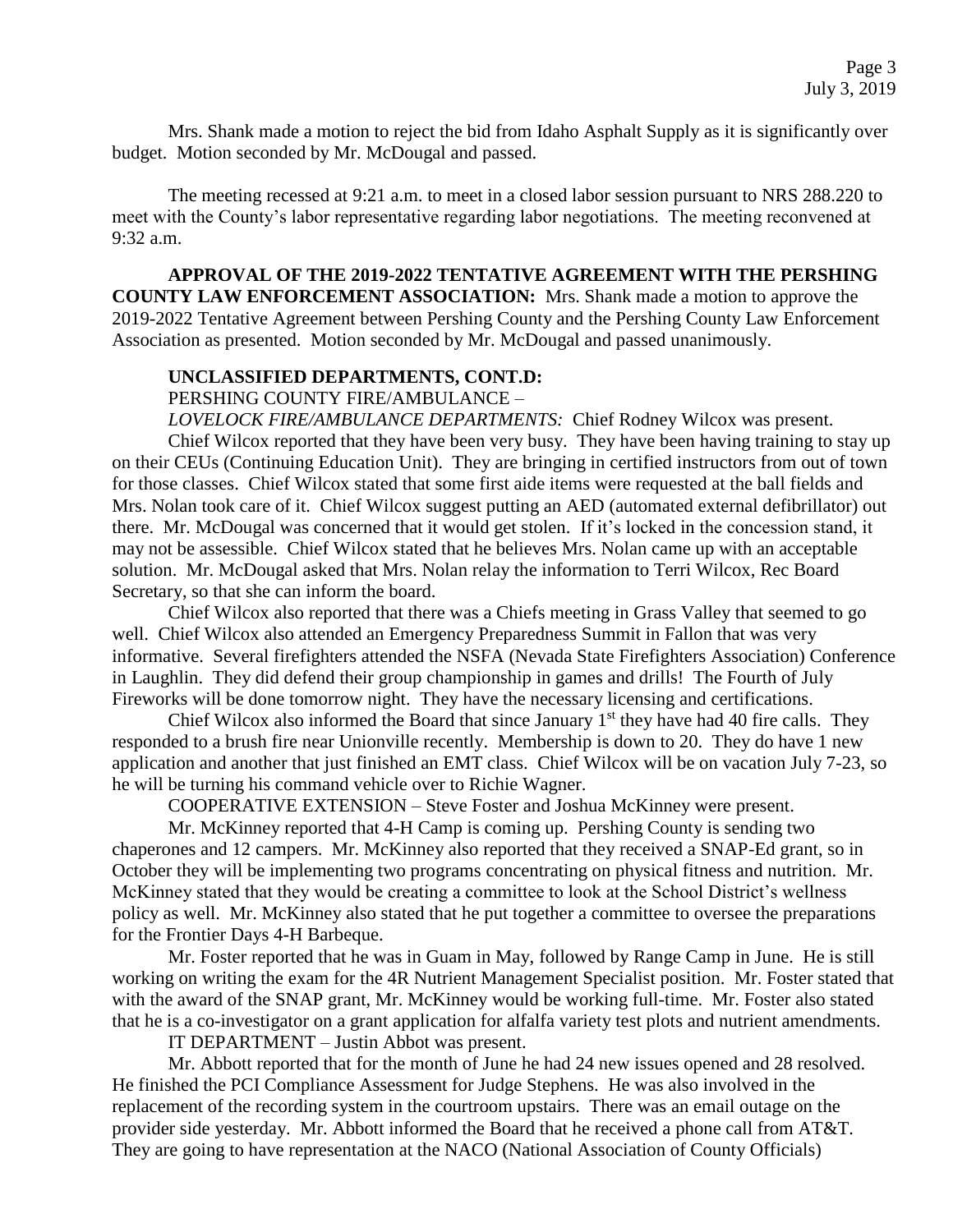Conference if we would like to meet with them. Mrs. Shank stated that she would be willing to meet with them. Mr. Abbott will set up the meeting.

 *Award/Selection of proposal for Network Upgrade RFP to WestNet, LLC:* Mr. Abbott stated that of the three proposals received, WestNet was the only one that met all aspects of the RFP. The quoted cost is as follows:

One-time construction cost  $$112,500 +$  either \$17,592 month (36-month term) or \$15,992 month (60-month term).

Mr. Rackley asked Mrs. Childs what was budgeted for this project. Mrs. Childs stated that there is \$400,000 for the upgrade and continued software conversion. Based on the figures Mr. Abbott is proposing it would only leave approximately \$100,000 for the remainder of the software conversion. Mrs. Shank asked for clarification on the monthly charges. It was noted that until we complete the project, we would be paying for a service we can't utilize. Mr. McDougal wondered if this project could be rolled into the funding for the new law enforcement center.

Mrs. Childs urged the Commission to leave at least \$250,000 for the software conversion. We will all be live within the next few months and ongoing enhancement fees and licensing will need to be pinned down. The Board agreed that the software conversion is the priority.

Mr. McDougal made a motion to reject the bid from WestNet, LLC so that the Board can continue to investigate all available options. Motion seconded by Mrs. Shank and passed.

## **PLANNING AND BUILDING DEPARTMENT/IMLAY WATER:** James Evans was present.

Mr. Evans stated that there will not be a Planning Commission meeting tonight as no items were submitted for review. He also stated that he is staying very busy being in the office by himself. He read meters and took water samples on Monday. Mr. Evans also held interviews for the vacancy in the office and will be hiring Holli Garretson back. She will start on July  $15<sup>th</sup>$ .

## **UNCLASSIFIED DEPARTMENTS, CONT.D:**

PUBLIC DEFENDER – *Salary Resolution, M. Madrigal:* Mrs. Shank made a motion to approve the Salary Resolution for Mayra Madrigal, moving her from an Administrative Clerk II, Range 26, Step 1 to a Legal Secretary I, Range 27, Step 1 effective July 23, 2019. Motion seconded by Mr. McDougal and passed.

## **ELECTED DEPARTMENTS:**

LACEY DONALDSON, CLERK-TREASURER – *Approval to increase the limit on the County Credit Card issued to EMS Coordinator, Marti Nolan, to \$2,500.00:* Mrs. Shank made a motion to approve increasing the credit limit to \$2,500 on the County Credit Card issued to Marti Nolan, EMS Coordinator. Motion seconded by Mr. Rackley and passed.

*Approval of Credit Card for Child Support Office in the amount of \$2,500.00:* Mrs. Shank made a motion to approve a County Credit Card for Child Support (Elizabeth Blondheim) with a \$2,500 credit limit. Motion seconded by Mr. Rackley and passed.

*Acknowledgment of Affidavit of Publication of Notice of Sale and Return of Sale:* The Board was given a breakdown of the funds brought in during the Online Delinquent Tax Sale. The total amount collected was \$1,060,284.00. Of that, \$187,738.15 was posted to taxes; \$108,511.76 was deposited to the General Fund; and \$764,034.07 will be held in a Trust Account for one year.

Mrs. Shank made a motion to approve the Acknowledgement of Affidavit of Publication of Notice of Sale and Return of Sale. Motion seconded by Mr. Rackley and passed.

It was noted that Mr. McDougal stepped out of the meeting during the Clerk-Treasurer's update. RENE CHILDS, RECORDER-AUDITOR – Mrs. Childs stated that during budgets she proposed lowering the vacant ¾ time position to half time, distributing some of those duties to the current staff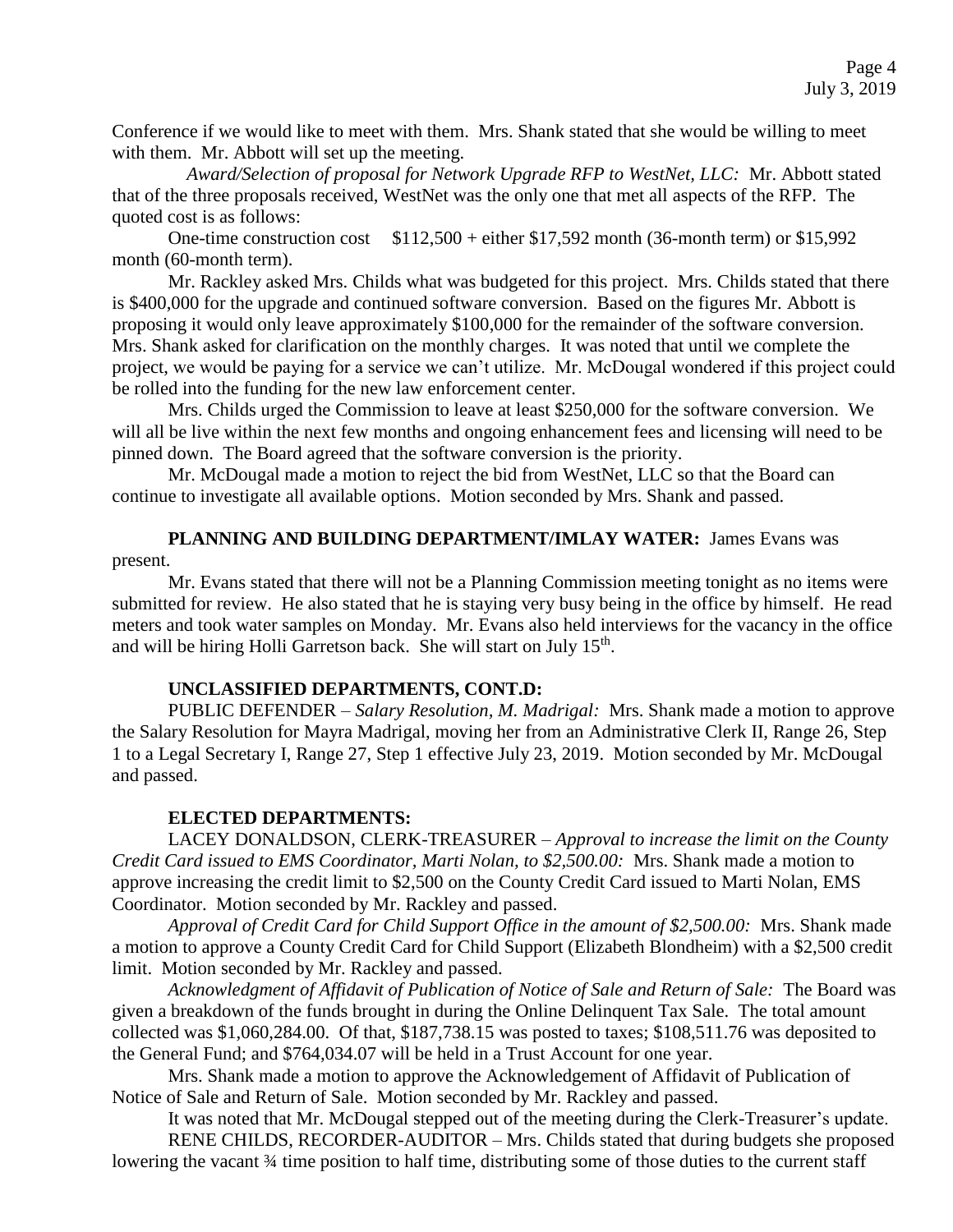with an increase to their wages. It was noted that Mrs. Hemp is a  $\frac{3}{4}$  time employee as well, but there was additional over-time budgeted due to the conversion. Mrs. Childs informed the Board that Steve Coggins from Tyler will be here the week of July  $15<sup>th</sup>$ , July  $22<sup>nd</sup>$ , and July  $29<sup>th</sup>$ .

*Salary Resolution, Vonni (Yvonne) Hemp:* Mrs. Shank made a motion to approve the Salary Resolution for Yvonne Hemp, moving her from an Administrative Specialist, Range 31, Step M to an Administrative Specialist, Range 31, Step P effective July 1, 2019. Motion seconded by Mr. McDougal and passed.

LAUREEN BASSO-CERINI, ASSESSOR – Ms. Basso-Cerini gave an update on the conversion. Friday is their data conversion cut-off. They will not be entering any data the following week. Once they go live on the 15<sup>th</sup> that data will be entered into the new system. Devnet will be here on July 14<sup>th</sup> to work with Ms. Basso-Cerini to run some balancing reports.

*Approval to implement an Alternative Work Schedule proposal for the Assessor's Office employees pursuant to Article 10 of the Pershing County Employees Contract and Chapter 5.3.2 of the Pershing County Personnel Rules:* Ms. Basso-Cerini stated that the office will stay open 5 days a week as required, with three people rotating 4 ten-hour shifts. Ms. Basso-Cerini also stated that this would only be seasonal. She also noted that the DMV will not be participating. Ms. Basso-Cerini stated that she received lots of good information from other counties with similar schedules.

Mr. McDougal commended the Assessor for looking into implementing something like this. Mr. McDougal and Mrs. Shank like the idea for those who want to participate. Mrs. Shank would like to see more departments implement this.

Mr. McDougal made a motion to approve the Alternative Work Schedule proposal for the Assessor's Office as presented on a trial run of three months. Motion seconded by Mrs. Shank and passed.

BRYCE SHIELDS, DISTRICT ATTORNEY – *Salary Resolutions for S. Arias, L. Christofferson, C. Generoso:* Mr. Shields stated that he would like his staff to be compensated for the extra work they have taken on due to the guardianship program. They have all been in the office for more than five years, do a good job and know their jobs very well. It was noted that these increases were budgeted for.

Mrs. Shank made a motion to approve the Salary Resolutions effective July 1, 2019 as follows: Sandra Arias, from a Legal Secretary II, Range 30, Step 1 to a Range 30, Step 5

Lynn Christofferson, from an Administrative Clerk II, Range 26, Step 6 to a Legal Secretary II, Range 30, Step 5

Celeste Generoso, from Legal Secretary II, Range 30, Step 2 to a Range 30, Step 5 Motion seconded by Mr. McDougal and passed.

Mr. McDougal commended the staff of the District Attorney's office for their professionalism.

JERRY ALLEN, SHERIFF – Sheriff Allen reported that there are 17 inmates in custody. They will be up to 20 for the weekend. In the last couple weeks, they have had two successful Search and Rescue missions and one that was tragic. HGH (Humboldt General Hospital) was instrumental in resolving the tragic accident in Sonoma Canyon as the Sheriff's office could not access the vehicle.

Sheriff Allen also mentioned that he has been asked about the County paving the Porter Springs and Ragged Top roads for better access to Burning Man. Mr. McDougal stated that there may be funding assistance available from the BLM (Bureau of Land Management) and the Board has asked Mr. Hill to put together some cost estimates.

Sheriff Allen also reported that he received notification from POOL/PACT that they were awarded a grant to purchase load-bearing vests, but they were unable to order them before year end. Sheriff Allen has been speaking with Mrs. Childs regarding our portion of the funding. Sheriff Allen also reported that we received \$10,000 from the School District for the Youth Resource Officer position.

Sheriff Allen spoke about an issue they are having with the 911 system. The department's second terminal has been down. It is back online, but not fully functional. Sheriff Allen also spoke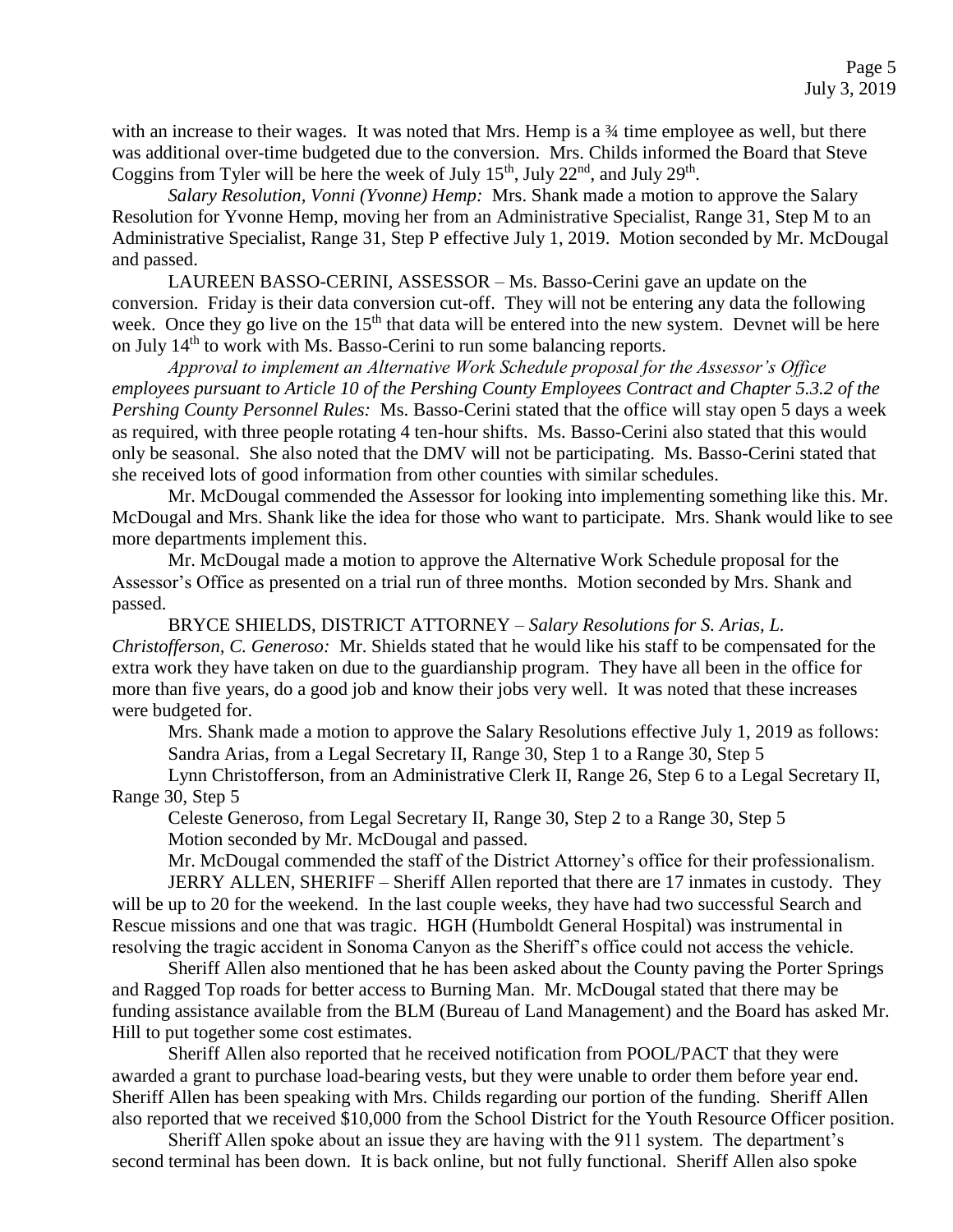about the Alertsense messaging system. They sent out a message, but most people just hung up. They will do another test on July 9<sup>th</sup> and will reach out to the Department Heads beforehand.

 There was some discussion regarding the Planning and Building Department taking over business licenses. This will be discussed further at a later date. The Board has discussed moving the function to that office, but no final decision has been made. Mr. Abbott has provided the addendum to Devnet to purchase the Business License software. Devnet is in the depths of the conversion in all the Assessor's offices, so he hasn't heard any more. Sheriff Allen doesn't have a problem with another department taking over business licenses; however, he would like to see all of it go or none of it.

Sheriff Allen asked about the status of the vehicle leasing proposal. The Board has not made a decision.

Sheriff Allen stated that he needs to purchase a couple more trailers for Burning Man. An item will be put on the next agenda to approve the 2019 Burning Man Budget, which includes the purchase of these trailers.

**APPROVAL OF INTERLOCAL CONTRACT BETWEEN AGENCIES – STATE OF NEVADA, DEPARTMENT OF HEALTH AND HUMAN SERVICES, DIVISION OF HEALTH CARE FINANCING AND POLICY, DEPARTMENT OF WELFARE AND SUPPORTIVE SERVICES AND PERSHING COUNTY EFFECTIVE JULY 1, 2019 TO JUNE 30, 2021:** Mr. McDougal made a motion to approve the Interlocal Contract between the State of Nevada, Department of Health and Human Services, Division of Health Care Financing and Policy, Department of Welfare and Supportive Services and Pershing County effective July 1, 2019 to June 30, 2021 as presented. Motion seconded by Mrs. Shank and passed.

**APPROVAL OF RESOLUTION RECOMMENDING THAT PERSHING COUNTY APPROVE HUMBOLDT COUNTY AS A MEMBER COUNTY OF THE CENTRAL NEVADA REGIONAL WATER AUTHORITY EFFECTIVE JULY 1, 2019:** Mrs. Shank made a motion to adopt Resolution #19-0709, approving Humboldt County as a member county of the Central Nevada Regional Water Authority effective July 1, 2019. Motion seconded by Mr. McDougal and passed unanimously.

**PROCLAMATIONS AND AWARDS:** CONGRESSIONAL RECOGNITION FOR 100TH YEAR CELEBRATION FROM CONGRESSMAN MARK AMODEI – A Congressional Recognition in honor of Pershing County's 100<sup>th</sup> year celebration was received.

Mrs. Shank recommended sending a letter of appreciation to Humboldt General for all their help in the Search and Rescue mission Sheriff Allen mentioned.

**UPDATE AND PROGRESS OF SITE LOCATION, DESIGN, FUNDING, AMENITIES AND CONSTRUCTION OF FUTURE LAW ENFORCEMENT CENTER:** Mr. Rackley stated that he is meeting with the real estate office this afternoon.

**DERBY FIELD AIRPORT:** Mr. Rackley reported that Anthony Moura will be delivering the sign and Buildings and Grounds will install it. They have been having trouble with the credit card reader system as the internet has been going out. Mr. Rackley called NNIS. He had previously spoken to them about putting an antenna on Toulon Peak to help with the signal. Mrs. Shank asked if we need to have an agreement with NNIS to do this. Mr. Shields stated that we would need an agreement. Mr. Rackley stated that there would be no cost for the antenna. NNIS is also willing to install cameras.

**TV ADVISORY BOARD:** ELECTRICAL PROPOSAL SUBMITTED BY BSL ELECTRIC CORPORATION FOR ELECTRICAL WORK ON TOULON PEAK – Mr. Rackley spoke about the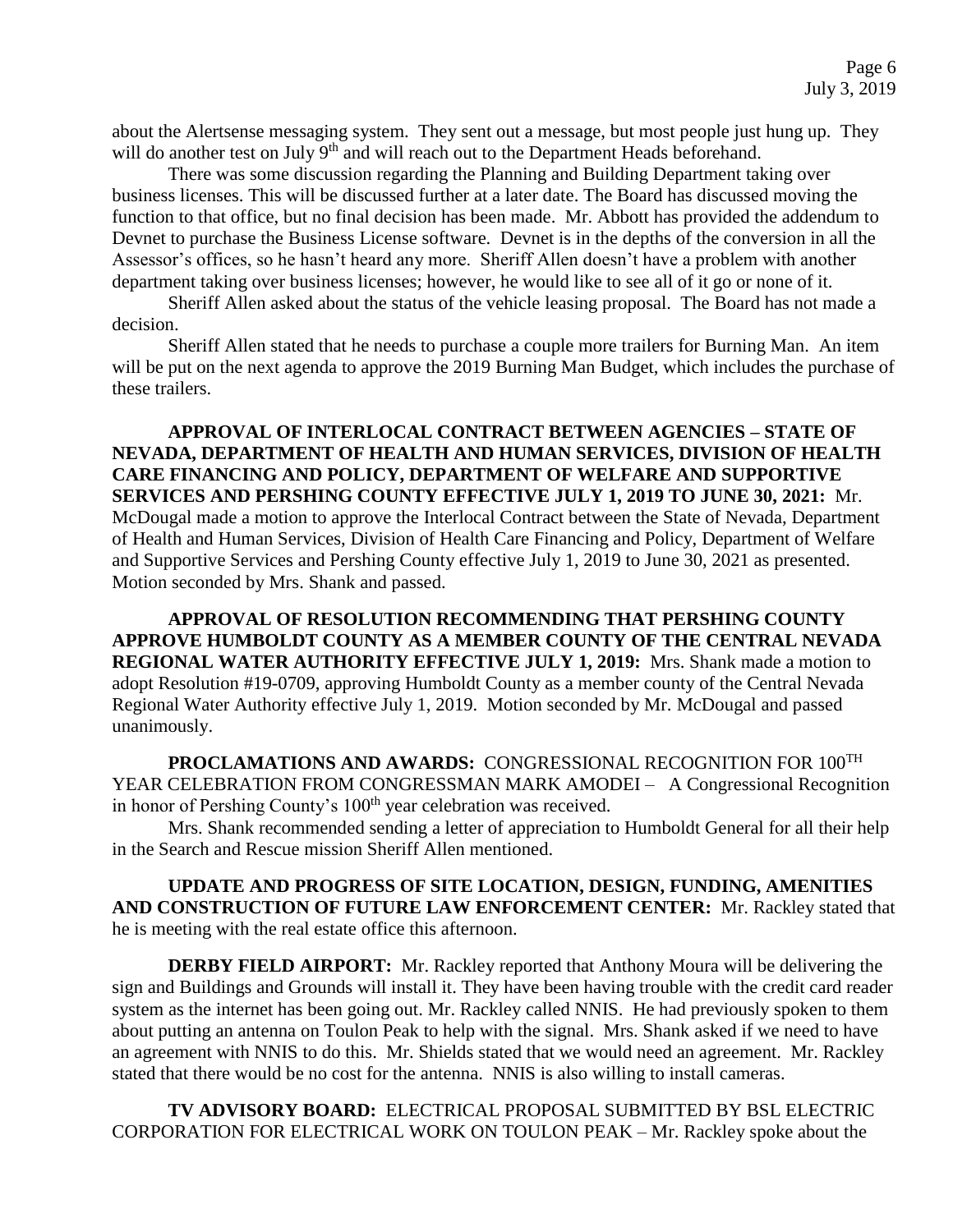purchase of the generator and two additional buildings on Toulon Peak. We need to install a new 200 amp meter main at the generator to feed the upper buildings.

Mr. McDougal made a motion to approve the quote from BSL Electric in the amount of \$8,785.00 as presented. Motion seconded by Mrs. Shank and passed.

**BOARD APPOINTMENTS:** GRASS VALLEY ADVISORY BOARD – A letter was received from Leticia Barringer asking to be reappointed.

Mrs. Shank made a motion to reappoint Leticia Barringer to the Grass Valley Advisory Board. Motion seconded by Mr. Rackley and passed.

BOARD OF EQUALIZATION – A letter was received from Keith Odle stating that he would be happy to continue to serve on this board.

Mrs. Shank would like to hold off on making this appointment.

It was noted that Mr. McDougal was not present for the Board Appointments.

#### **KYLE SWANSON, PERSHING COUNTY CONFLICTS ATTORNEY CONTRACT:**

REQUEST FOR APPROVAL TO RENEW CURRENT CONTRACT OF \$51,000 WITH A 2% INCREASE FOR ANNUAL COMPENSATION OF \$52,000 EFFECTIVE AUGUST 1, 2019 – Mr. Swanson is asking for a 2 % increase, which would bring his annual compensation to \$52,020.00. Mr. Shields stated that Mr. Swanson has been the County's conflict attorney for quite some time. He would recommend that the Board approve the increase. Mrs. Childs asked if there was any way we could get this information during budgets. Mr. Shields stated that Mr. Swanson usually provides his renewal letter in the spring, but recently took over the Public Defender services in Lander County. He wanted to assess the time and work load this would add to his office before he re-committed to Pershing County.

Mrs. Shank asked why we couldn't change the contract to coordinate with the fiscal year. The Board didn't see a problem with that.

Mrs. Shank made a motion to approve the Pershing County Conflicts Attorney Contract with Kyle Swanson with a 2% increase for a total of \$52,020.00 effective August 1, 2019 through June 30, 2020. Motion seconded by Mr. McDougal and passed.

**APPROVAL OF YEARLY SALARY INCREASES FOR UNCLASSIFIED EMPLOYEES FOR FY 2019-2020:** J. ABBOTT, T. BANKS, T. BJERKE, K. BRINKERHOFF, S. COCHRAN, J. EVANS, J. HANDKA, C. HAAS, D. HILL, H. LUSBY-ANGVICK, F. MACHADO, J. MCKINNEY, D. MCKAY, G. MONROE, K. WESNER – Mrs. Childs stated that she had some questions regarding the Community Center and Buildings and Grounds.

Mrs. Shank made a motion to approve the yearly salary increases of 4% for all Unclassified employees for FY 2019-20 as listed with the exception of Dixie McKay and John Handka. Motion seconded by Mr. McDougal and passed.

Mrs. Shank suggested increasing Mr. Handka's salary to \$60,000. Mrs. Shank compared Mr. Handka's salary to other Department Heads and took into consideration the number of employees he supervises and the projects that he oversees.

Mr. McDougal made a motion to approve Mrs. McKay's new salary as stated in the budget, which does equal 4%. Motion seconded by Mrs. Shank and passed. Mrs. Childs stated that the position was budgeted at \$60,000.

Mr. McDougal made a motion to change John Handka from an hourly employee to a salary employee at \$60,000. Motion seconded by Mrs. Shank and passed.

**REPORT FROM LEGAL COUNSEL:** Mr. Shields did not have anything to report.

**REPORT FROM ADMINISTATIVE ASSISTANT:** Karen Wesner was present.